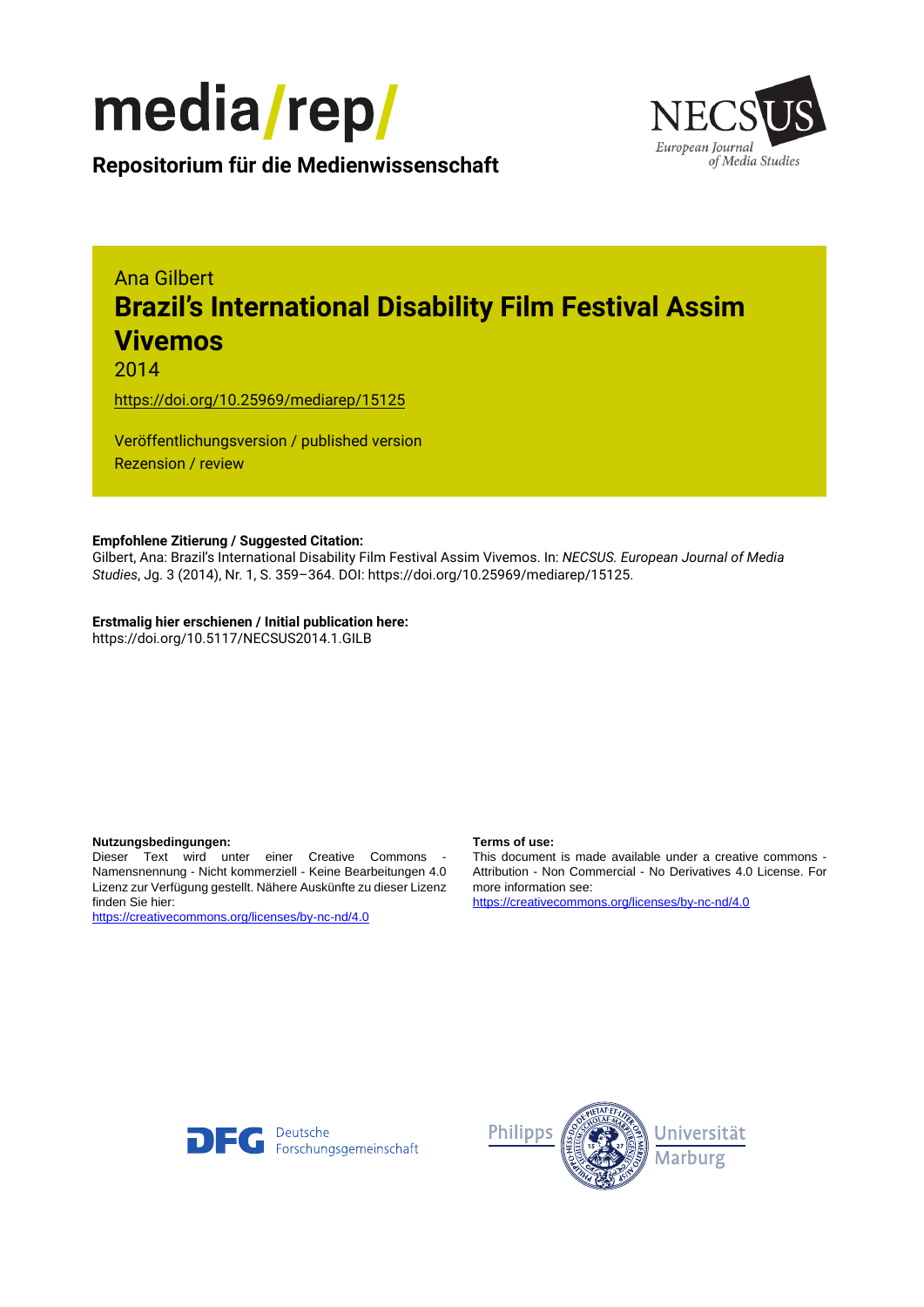- Marchiori, D. 'Le signataires du Manifeste d'Oberhausen entre alignement et contestation (RFA, 1958-1965)', in *Cinéma allemand et guerre froide*, edited by C. Niemeyer and U. Pfeil. Metz: Éditions Universitaires de Lorraine, 2014 (forthcoming).
- Sperlinger, M. and White, I (eds.). *Kinomuseum: Towards an artists' cinema*. Köln: Verlag der Buchhandlung Walther König, 2008.



2014 Camporesi / Amsterdam University Press.

This is an Open Access article distributed under the terms of the Creative Commons Attribution License (http:// creativecommons.org/licenses/by/2.0), which permits unrestricted use, distribution, and reproduction in any medium, provided the original work is properly cited.

## **Brazil's International Disability Film Festival Assim Vivemos**

Ana Gilbert

I am I and my circumstance. - José Ortega y Gasset<sup>1</sup>

A blind person and her companion proceed to the information desk at the festival center and request audio description equipment. A sighted person also gets one. Entering the screening hall, the employee in charge of collecting tickets instructs me to do the same. Curious, I turn and approach the information desk. The employee says, 'Yes, it's audio description equipment, don't you want to try it?'



*Fig. 1: 6th International Disability Film Festival, Brazil*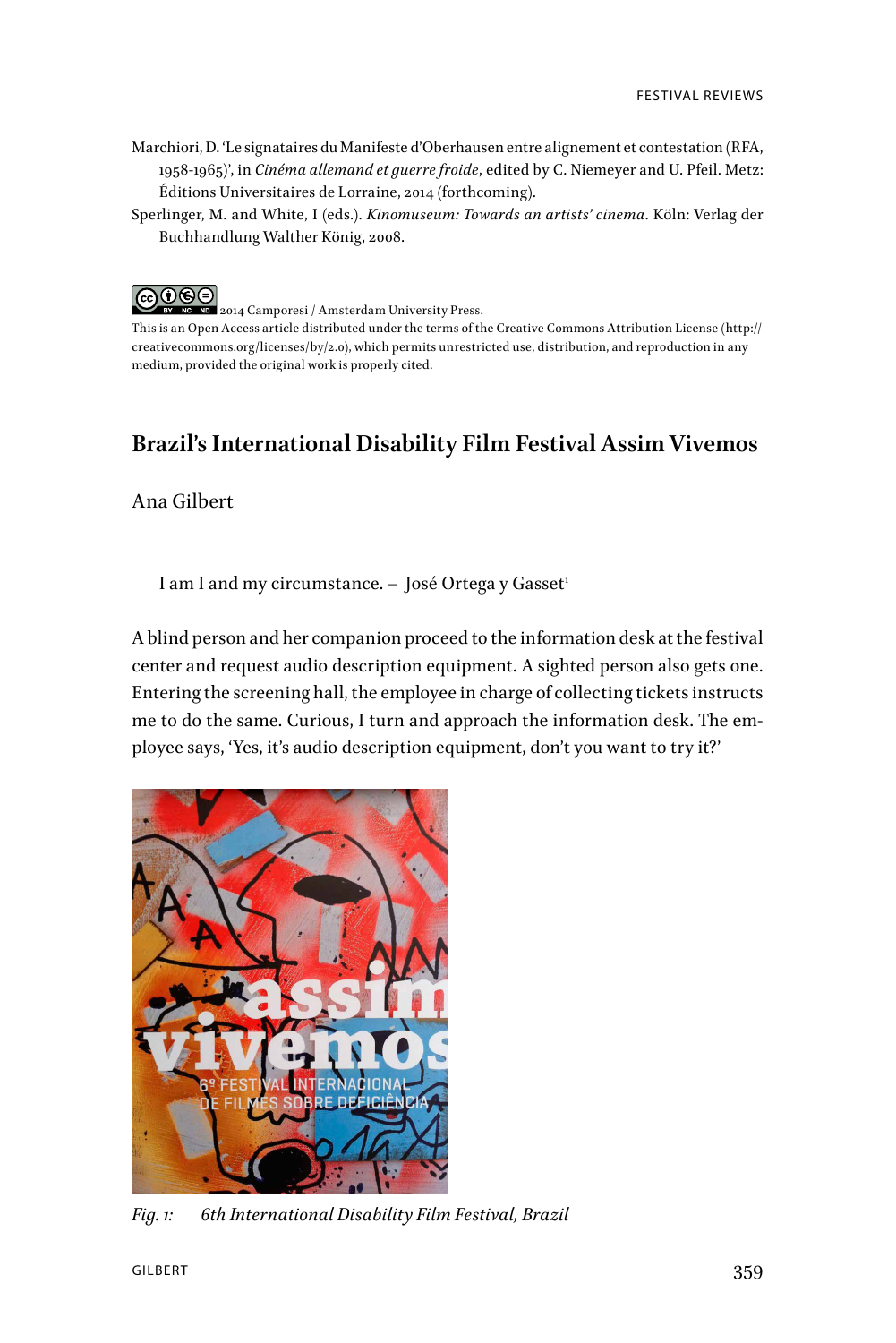I am at the 6th edition of Brazil's International Disability Film Festival Assim Vivemos (The Way We Live).<sup>2</sup> The festival is hosted at the Bank of Brazil Cultural Centre (Centro Cultural do Banco do Brasil – CCBB) in Rio de Janeiro in a magnificent neoclassical building designed in 1906 by Francisco Joaquim Bethencourt da Silva, architect of the Brazilian Imperial House. The building was renovated in the 1980s to house the cultural centre and it offers a harmonious balance between a sophisticated atmosphere and a setting for technological resources – which configures it as a multimedia centre and a forum for debating a wide range of topics. The coexistence of tradition and innovation makes it the ideal space to host a festival with the aim to stimulate new perspectives for looking at disability.

Back to the information desk. I accept the employee's suggestion and put the headphones on. Wheelchair users are accommodated in the theater just before the screening starts. Throughout the organised debates sign language translators are in place enabling effective communication for people with hearing impairments. During breaks, while walking around the festival spaces, I ask myself what normal is, and I see the answer materialise right in front of me. Among the spectators are people with and without disabilities, teenagers and adults, groups of students and teachers, militants and professionals, all in some way related to the subject of disability. What I see is not a sole model of the human body or a sole definition of normal but rather various definitions. Surrounded by this multiplicity of forms of being and ways of living the distinction between 'us' and 'them' does not make sense.

Assim Vivemos began in 2003 as a pioneering event in Brazil. The festival is biennial and takes place in Rio de Janeiro and São Paulo. It is sponsored by the Bank of Brazil, a bank controlled by the Brazilian government through its cultural institution CCBB. In 2010 and 2012 itinerant editions were conducted in Belo Horizonte and three other cities of the state of Rio Grande do Sul, sponsored by the semi-public multinational energy company Petrobrás and the Ministry of Culture.

Despite being a Brazilian event the festival has an international dimension in aiming to compare different ways of dealing with disability in different countries. According to the curators and producers, Lara Valentina Pozzobon and Gustavo Acioli from Lavoro Produções,<sup>3</sup> a company facilitating accessibility for cultural products and projects in Brazil, the event began with the purpose of stimulating debate on issues related to accessible entertainment for people with disabilities. Beyond this initial interest Assim Vivemos and other disability film festivals share the aim to question or defy stereotyped labels which serve to demarcate difference. Its purpose is not only to display disability on the screen but also to give people with disabilities the role of protagonists in their own stories, using art to produce narratives about their lives.

The launch of the festival's first edition was contemporaneous with Brazilian public policies concerning people with disabilities (e.g. the National Policy for the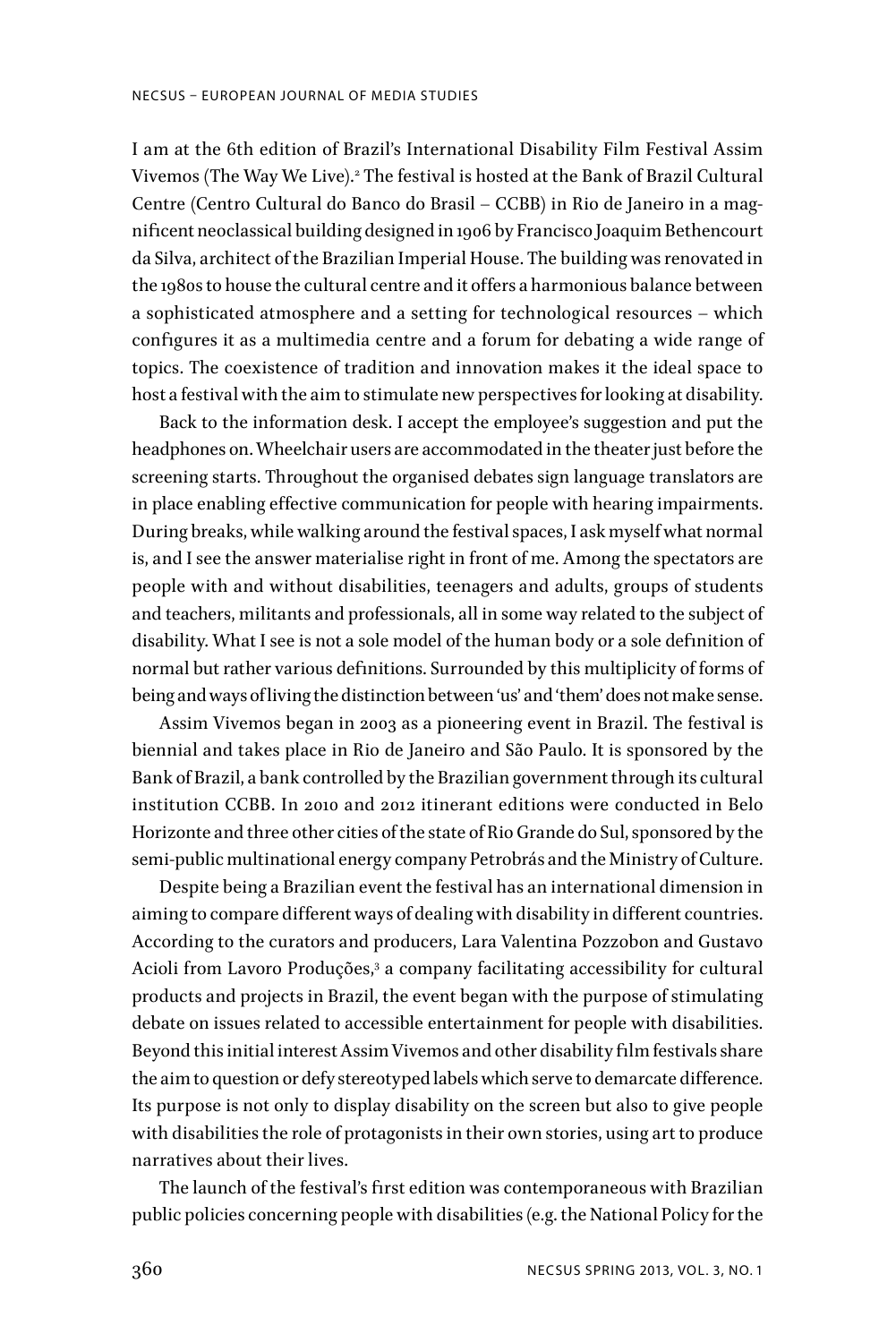Integration of People with Disability in 1999 and the National Policy on Health Care for People with Disability in 2002), which followed an international movement led by the United Nations and the World Health Organization. Moreover, it was closely associated with the strength of socially-disseminated discourses of difference and diversity as an alternative to normality patterns, which serve as grounds for the 'scenography' of the inclusion of disability – that is to say gatherings of people involved in processes of thinking, discussing, enacting, imagining, and representing disability.

In this sixth edition 26 films are exhibited in 12 programmes of approximately 90 minutes each, alternating between two screening rooms. The majority of the films are short and mid-length documentaries of varying technical quality about several genetic and non-genetic conditions such as Down syndrome, Fragile X syndrome, stroke and aphasia, visual and hearing impairments, and dwarfism, among others. At every edition a jury comprising individuals from the spheres of arts, health, journalism, and disability activism is invited to award the best films. After the screening of a specific film or group of films debates are organised to investigate correlated issues (e.g. autism and its challenges or the institutionalisation of people with disabilities) and proposals for specific actions, bringing together the discourses of both people with disabilities and specialists (many of them with some kind of disability) such as speech therapists, psychoanalysts, researchers, teachers, physicians, and public administrators.

Disability film festivals are considered to be 'social concern festivals',4 as political activism predominates. They aim to provide a depathologising context $^{\rm 5}$  distant from the biomedical domain, a space to think and feel outside of pre-established conceptual and normative frames, a space to question aesthetic ideals about what are considered healthy and able bodies. Nevertheless, as particular somatic realities are present it is not possible to radically break with that domain, even acknowledging that those realities are inadequately grouped under the same homogenised category 'disability', which is unable to reflect the complex variety of human beings. The discourses that permeate these events are a mixture of biomedical and lay knowledge which intertwine to shape meanings about people with conditions which involve specific biological aspects and diagnostic categories; these conditions are susceptible to mechanisms of intervention and decisive in identity construction processes.

It can be observed that there is a correspondence between films and videos about disability and theoretical studies on the subject. The medical model of disability has been prevalent since the 19th century when medical definitions and classifications replaced superstitious and religious beliefs and practices; it produced the polarity 'disabled' versus 'able-bodied' and gave rise to medical narratives where disability is something to be eliminated, cured, or rehabilitated. In the 1970s a shift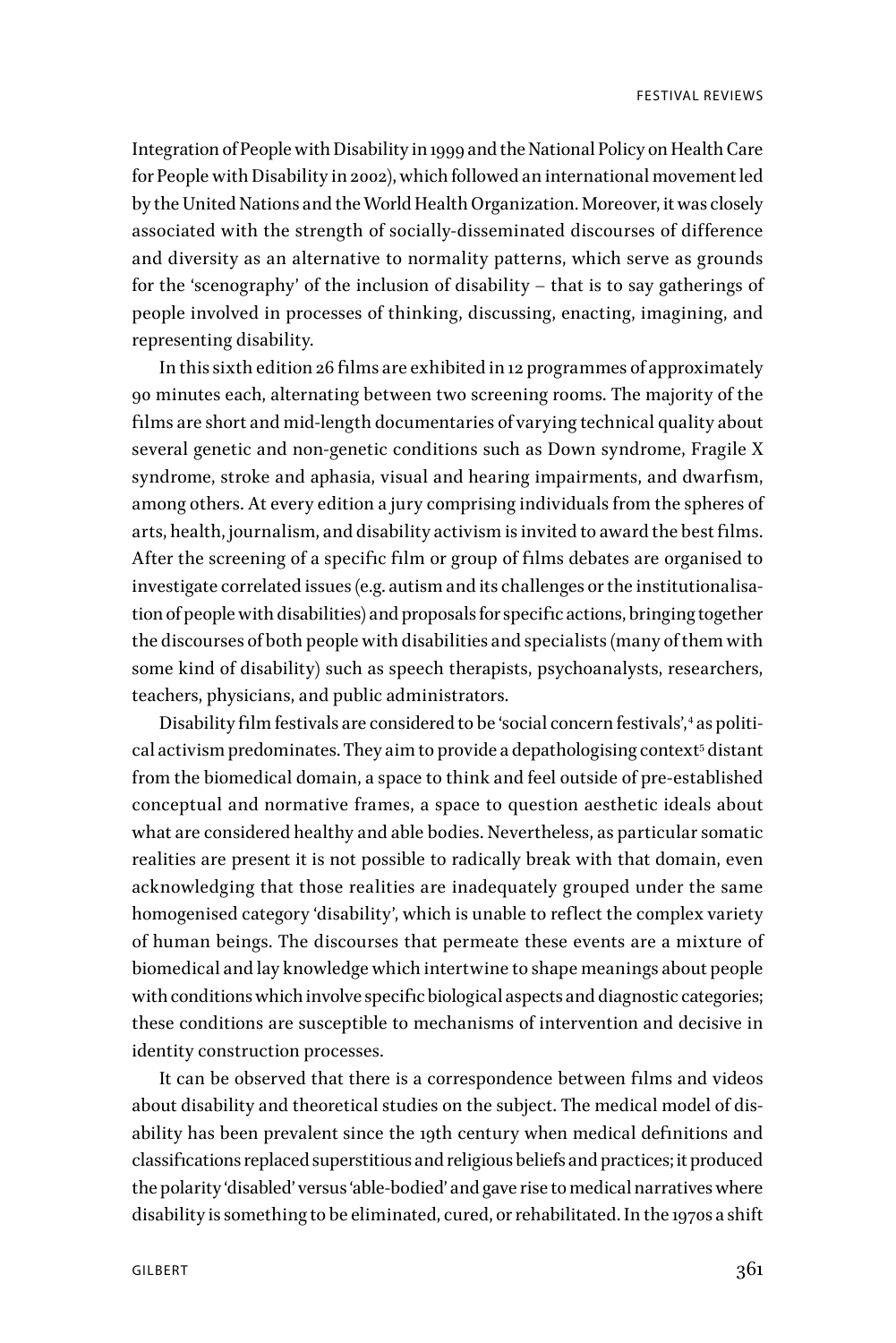of perspective occurred and a social model appeared to question the previous one. A difference was made between impairment (an individualised pre-social reality) and disability (a socially-constructed and disembodied phenomenon) and narratives of overcoming prevailed. This was part of a political movement associated with the slogan 'nothing about us without us' created by the disability rights group. However, in the late 1980s and 1990s critical studies of disability developed an important critique of both models. Their intention is to question the biological essentialist determinism but also the social constructivism, since overcoming (which carries a notion that 'people with disability are like everyone else') might lead to the invisibility of limitations and ultimately of disability.<sup>6</sup>

Documentaries on disability often intend to be visible evidence of the realities of people whose marks (be they visible as in paraplegia, visual impairment, and cognitive deficit; or not visible at a glance as in deafness; or invisible to the naked eye as in chromosomal disorders) make them different from a pattern. In doing so they mirror what people with disabilities are like and how they manage their lives. The documentaries screened at this festival follow the same tendency, which is summarised by the name of the festival – 'The Way We Live' – after the German festival *Wie wir leben*, 7 which was a source of inspiration for the Brazilian event. In those films long shots abound with the purpose of taking the spectators on the characters' daily journey. This strategy of representation blurs the notion that a documentary film is not real life but is about real life.8 As a result the filmmakers decision to use cinematic language to narrate the lives of 'real' individuals are made invisible due to the dramatic element in such narratives.

Most of the films in this sixth edition assemble narratives which reflect the critical studies of disability and make explicit how some elements of the three models coexist. Beyond the 'nothing about us without us' slogan those films question practices of inclusion but reinforce difference and multiplicity; they discuss how disability is a social issue but keep it embodied. In addition, they explore a search for new meanings by people faced with inexorable situations, proposing possible creative strategies from the elements and limitations one has in life (as in Ortega y Gasset's circumstance). Diagnostic categories (visible and material) are starting points from which to depart in search not of cure or rehabilitation but of different models of bodies, different perspectives, a variety of potential projects for an uncertain and uncontrollable future. Interestingly, in the Brazilian productions selected for screening there was a predominance of narratives of overcoming, suggesting a cultural difficulty in dealing with the non-normative corporeality of such bodies and thus activating mechanisms of compensation.

The festival carries what can be understood as a clear signature of the curators: a perspective from 'within' to talk about disability, focusing on the characters' affect and visibility, which appears as a common element in the films. Assim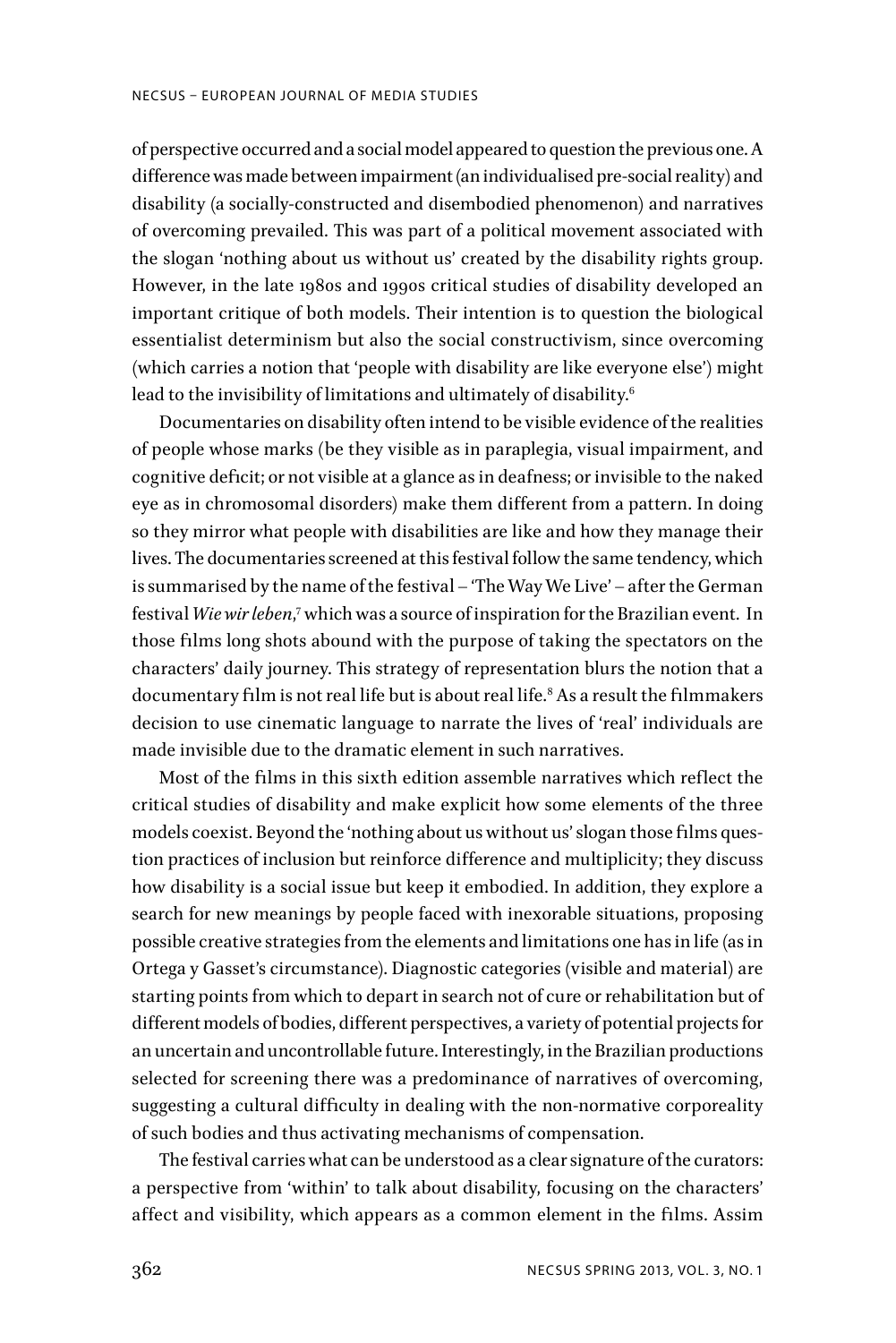Vivemos is only possible because of the efforts of its curators who also function as screening committee. As a result, the selection of films involves a dose of personal choice as well as a concession to the preferences of the audience which they have learned to recognise since the festival's first edition, even at the risk of transmitting an ambiguous message. They exert an influence on what images of disability are disseminated and ultimately forge concepts, values, and practices on disability.

Technological resources such as audio description, closed caption, sign language, booklets in braille, and adapted access for wheelchair users are offered at the festival to guarantee the access of people with disabilities to films and debates during the ten-day event. This practice values them as an audience and it is being replicated in other cultural events. However, the use of technology in the field of disability is not just a practice of giving access to entertainment to a certain group. Technological mediation is a fundamental aspect in reshaping a sense of personhood for people with disabilities with new technologies of the self $^{\circ}$  which determine the way individuals act upon themselves, based on specific discourses of truth; it can be understood not only as a tool for optimising and enhancing the body but also relationships. Communicability then is a key word represented on the 2013 edition catalogue cover, created from a painting by Antônio Bokel.<sup>10</sup> Showing the realities of different life forms is not enough; it is necessary to interact, to build bridges of communication which supplant the binary and reductive categories of normality and disability. Furthermore, it urges us to understand that communication is always a two-way street, requiring an effort from all of us.

The Bank of Brazil has sponsored the festival since its first edition via a grant application form. However, similar to other film festivals, funding opportunities are always a difficult matter. Film production on disability grows, the space the festival occupies in the national cultural arena expands, but the budget reduces. The search for new partners, especially in the private sector, has met with little success. Does this mean that disability, as human diversity and not as a 'problem', has no proper place in society in which it can be discussed?

Returning to the screening room, I close my eyes. The information that comes through the sense of sight is temporarily cancelled. With this action it is easier to embark on the parallel narrative that comes from the audio description. I realise how difficult it is to change perspectives and to leave one's comfort zone. I ponder the idea that we perceive the world framed and that we make use of these frames to select what is to be viewed and how, such as the image of a normal body or a body we consider inadequate because it seems to lack something. The festival tackles this question. As a heterotopic space,<sup>11</sup> an 'other' space where a new utopia different from the one that prioritises a sole model of the human body can increase in strength, Assim Vivemos stimulates us to experience new perspectives. To a certain extent its ambition is to teach the audience how to 'see' disability and people